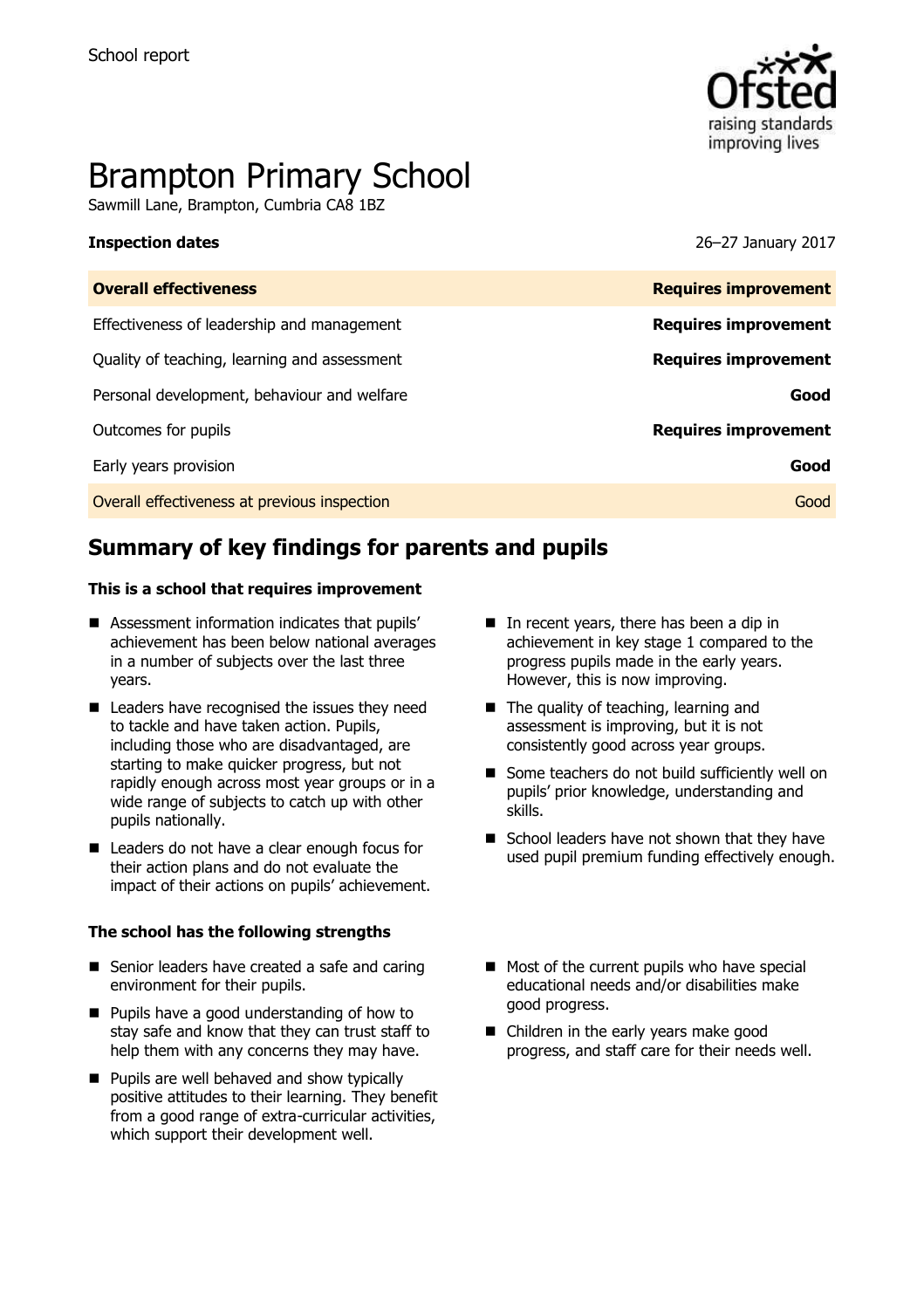

# **Full report**

- Strengthen leadership and management by:
	- developing communication and joint-working between leaders to build on the good progress established at the end of the Reception Year
	- ensuring the school's improvement plans are sharply focused and leaders clearly evaluate the impact of their actions on pupils' achievement.
- Ensure that pupils, including those who are disadvantaged, make more rapid progress across a wide range of subjects and across most year groups by:
	- consistently providing the most able pupils with work that stretches them
	- planning lessons that build on the knowledge, skills and understanding pupils already have, so they make the most of their learning time.
- Improve the quality of teaching, learning and assessment by:
	- providing opportunities for teachers to observe and learn from outstanding practice.

An external review of the school's use of the pupil premium funding should be undertaken in order to assess how this aspect of the leadership and management may be improved.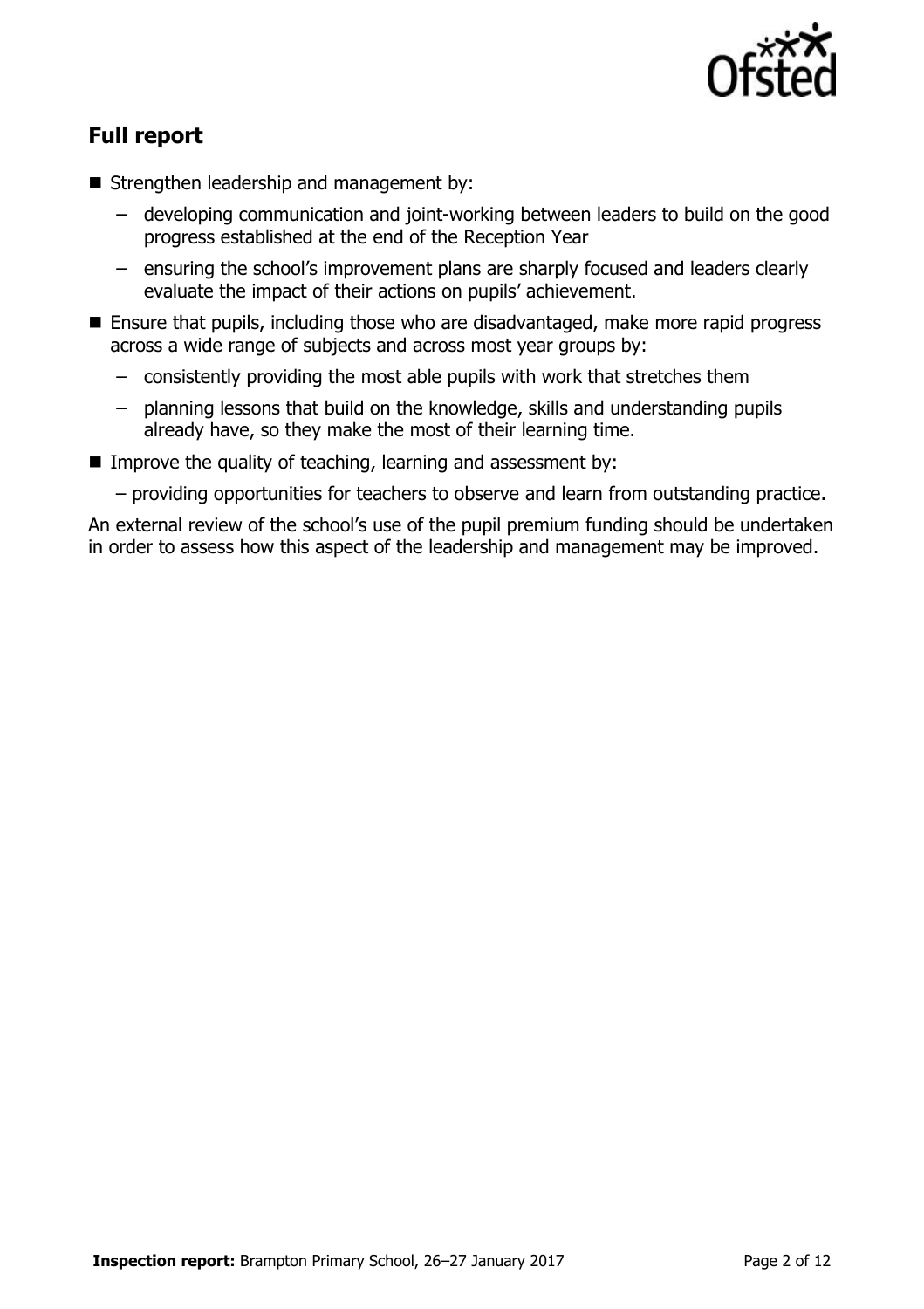

# **Inspection judgements**

#### **Effectiveness of leadership and management Requires improvement**

- The published assessment information about pupils' performance shows that their achievement has been declining over the past three years and took a sharp downturn in 2016. Consequently, the Department for Education has categorised the school as 'coasting'. Leaders have been quick to respond to being placed in this category and have begun to take action to make the necessary improvements.
- Recently published assessment information indicates that the pupil premium funding has not been used as effectively as it might to support the achievement of disadvantaged pupils. Leaders are now alert to this fact and they have focused the pupil premium on supporting this group with one-to-one tuition and extra support for small groups of pupils, especially in writing. While some pupils, such as those in Year 6, are progressing well, leaders have not yet ensured that disadvantaged pupils make more rapid progress across most year groups.
- School leaders have a good understanding of the issues that they need to address. The headteacher appointed a new English subject leader in September 2016, who has introduced an additional scheme to support the teaching of writing. There is evidence that the quality of writing is improving, particularly in Year 6.
- Senior leaders have also rightly focused on improving achievement in English and mathematics in key stage 1. The English subject leader is also the key stage 1 leader, and has a good overview of the areas for development. In recent years, there has been a dip in achievement in key stage 1 compared to the progress pupils made in the early years. This situation, however, is improving. Leaders carry out more regular checks on the quality of pupils' work in English and mathematics and have introduced more frequent assessments in mathematics to ensure that pupils are acquiring the correct knowledge, skills and understanding.
- Leaders appreciate the areas they need to improve. They have developed action plans to tackle the current issues, which contain appropriate strategies, but their evaluation of their actions is not precise enough and does not focus sharply on the impact on pupils' achievement. As a result, their evaluation of the school's work is overly positive.
- The quality of teaching is improving. Senior leaders check on the performance of teachers effectively. They set targets for teachers that relate to the achievement of pupils, and these targets are the main foci of the school's improvement plan. Leaders carry out lesson observations, and feed back strengths and areas for development to teachers. They plan training for staff, based on the needs identified in the school's improvement plan and on their own areas for development. Leaders provide opportunities for teachers to observe good practice within the school, but they do not get the chance to observe outstanding practice in other schools.
- In conversations with inspectors, members of staff talked passionately about their work with pupils. They felt that they benefited from the training that leaders provided, and that the staff worked well as a team.
- $\blacksquare$  In the online staff survey, staff were not wholly positive about the relationships between them and leaders. However, the members of staff who responded in this way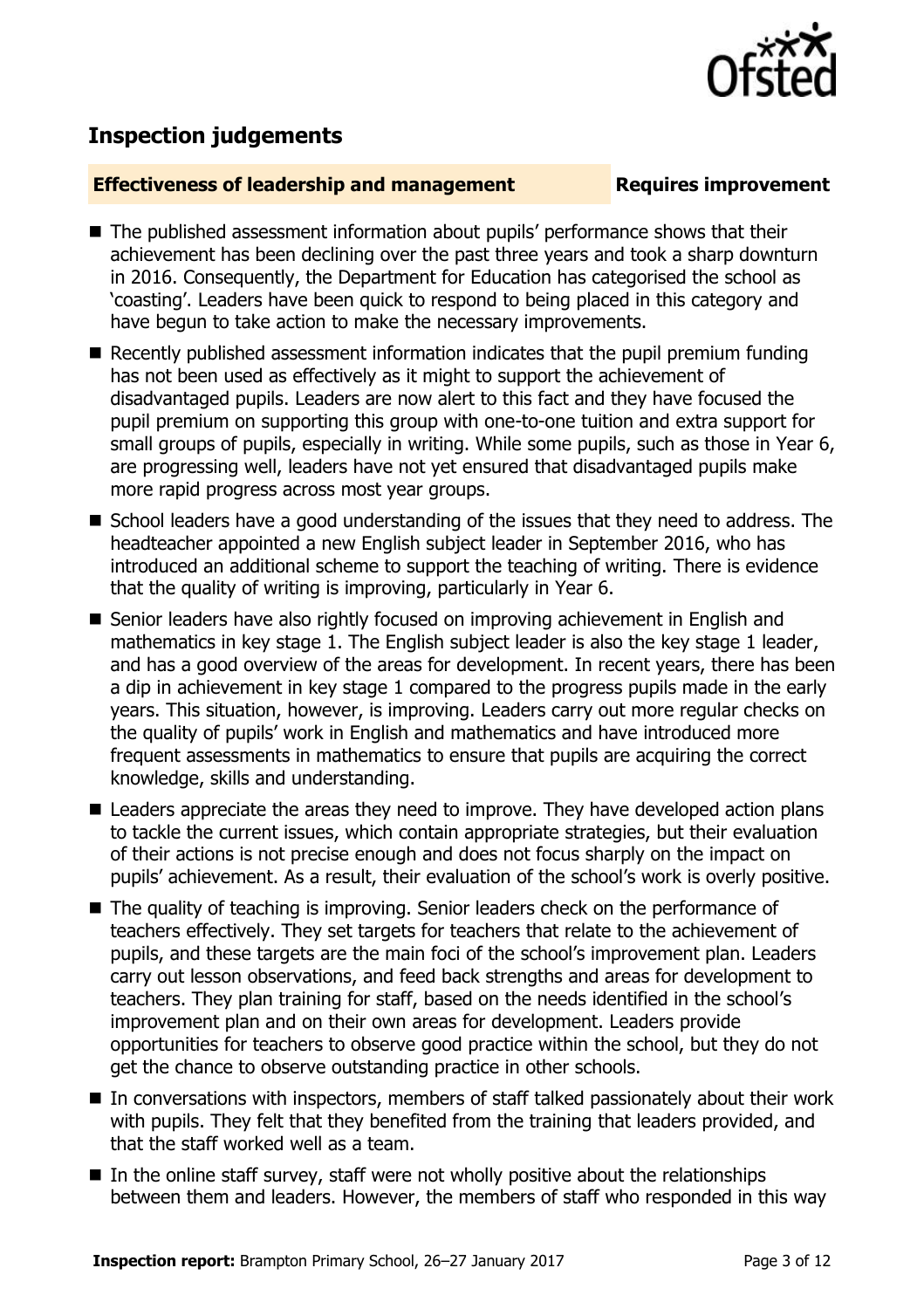

represented a minority of the whole staff, and these opinions were not substantiated by the bulk of inspection evidence.

- The school provides a broad and rich curriculum, which contributes well to pupils' development. Leaders enhance pupils' learning with themed weeks, such as 'enterprise week', and with a variety of extra-curricular activities. These include residential visits and after-school clubs, such as football, cross-country running, crafts and cookery. Staff promote pupils' understanding of fundamental British values well through lessons in religious education and personal, social and health education, along with planned programmes of assemblies. They organise visits, for example to a Buddhist temple, and pupils contribute to the local community by visiting senior citizens in a local residential home.
- Leaders make effective use of the primary school physical education and sports funding. They spend part of the money on joining the local high school sports cluster. This gives pupils access to competitions and to sessions in a variety of sports, such as dance, gymnastics and golf, which develop pupils' skills well. Staff also increase their own confidence in teaching physical education by learning from the expert coaches who provide the activities.
- Leaders use funding well to provide support to pupils who have special educational needs and/or disabilities. A new special educational needs coordinator is in place, and she has improved the quality of the provision. The school makes effective use of external support, such as speech therapy, and staff better understand the needs of their pupils because of improved planning. As a result, the majority of current pupils make good progress from their starting points.
- The adviser from the local authority has provided effective support for school leaders, especially governors, who are improving their effectiveness. He has an accurate view of the challenges the school faces, and has made a valuable contribution to the improvements that leaders have put in place.
- $\blacksquare$  Most parents who spoke with inspectors or completed the online survey, Parent View, were positive about the school. They said the school communicated well with parents, responding to concerns effectively. They found teachers and leaders to be approachable and professional, and appreciated the support given to pupils who have special educational needs and/or disabilities.

### **Governance of the school**

- Governors understand the strengths and weaknesses of the school, and are familiar with the strategies that leaders have introduced to bring about improvements.
- They are well trained and have a good knowledge of safeguarding procedures.
- Governors report that they challenge senior leaders robustly. However, the records of their work, such as minutes of governing body meetings, do not accurately reflect this.
- Governors receive reports about the spending of the pupil premium funding, but have only recently become clear about how effectively it is used.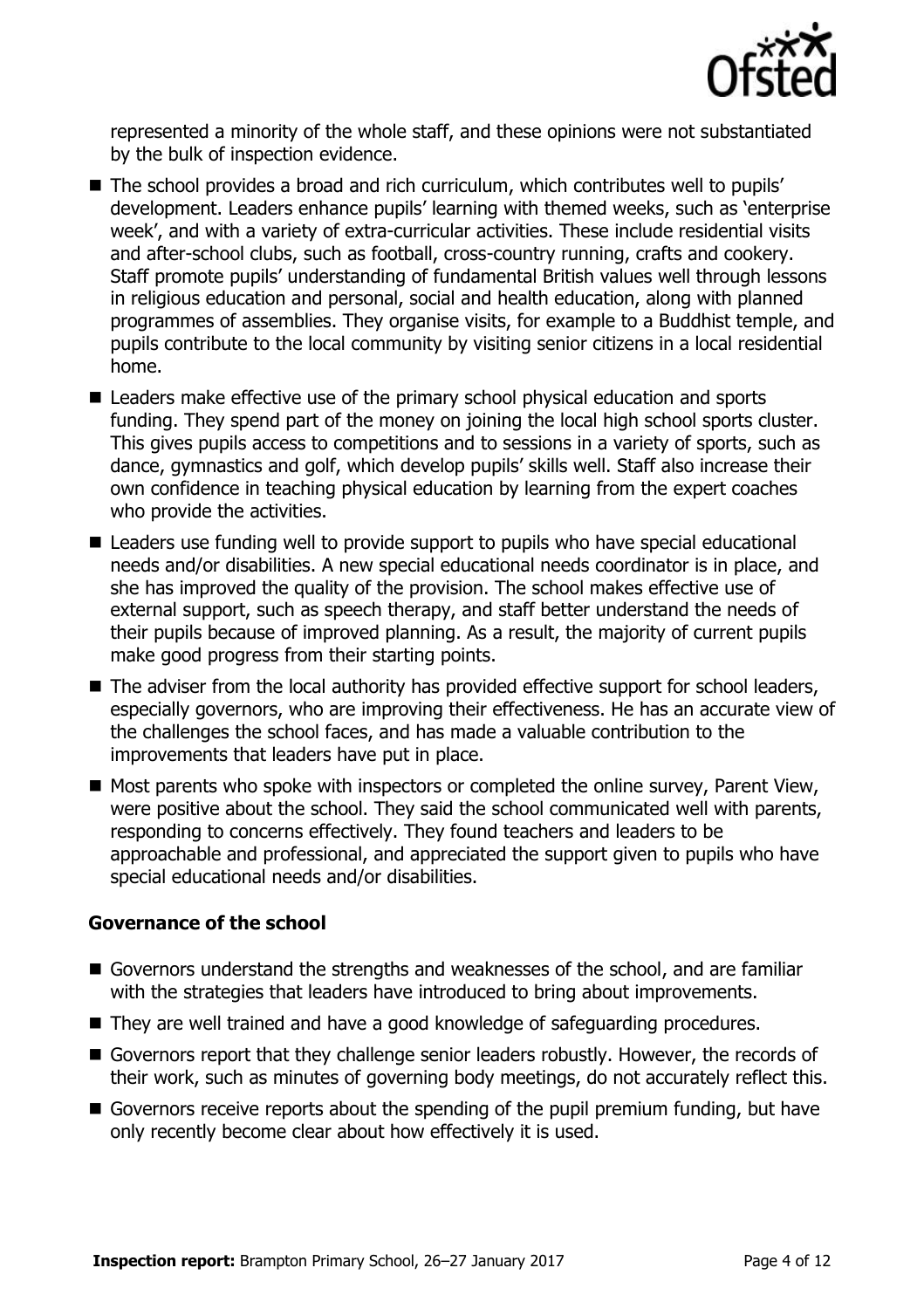

### **Safeguarding**

- The arrangements for safeguarding are effective.
- Staff have warm and supportive relationships with pupils, and this leads to a climate of trust and a strong culture of safeguarding. This is underpinned by staff members' secure knowledge of safeguarding procedures and a good understanding of how to keep children safe. They know how to protect their pupils from radicalisation, and they know about the risks presented by issues, such as child sexual exploitation.
- Safeguarding records are thorough. The designated safeguarding lead follows up reports and referrals promptly.
- The school's single central record of the checks that are carried out on all staff and volunteers at the school is thorough and compliant.

#### **Quality of teaching, learning and assessment Requires improvement**

- Senior leaders have started to improve the overall quality of teaching. There is effective teaching in some year groups and subjects, but this is still not evident throughout the school. There are some occasions when teaching does not sustain pupils' interest. Consequently, pupils show a lack of attention and there is some loss of learning time. Some teachers do not build sufficiently well on pupils' prior knowledge, understanding and skills.
- Teachers ask good questions, sometimes stretching pupils' understanding and encouraging them to think more deeply. This is particularly noticeable in Years 1 and 2 and in Year 6, but is less obvious in other year groups. Teachers have high expectations of behaviour and there are warm and positive relationships between adults and pupils and between pupils.
- Class teachers deploy their teaching assistants well when they are providing support to pupils who have special educational needs and/or disabilities or to groups of less-able pupils. However, there are times when teaching assistants miss opportunities to assess pupils' progress within the lesson.
- In English in Year 6, pupils demonstrate good levels of concentration. They show accuracy in their responses to comprehension questions and can explain the reasons for their answers. The teacher challenges the most able pupils. These pupils use accurate, advanced punctuation, for example colons and semi-colons. They use adventurous vocabulary, such as 'even if you are considering…' and well-structured sentences that interest the reader.
- Teachers are inconsistent in the provision of challenging work to the most able. For example, in mathematics in Year 3, pupils, including those who are disadvantaged, are acquiring appropriate knowledge, skills and understanding. They can, for example, use formal methods for multiplying and dividing two-digit numbers by one-digit numbers. However, across the school, the most able do not receive enough opportunities to deepen their learning through work that stretches them sufficiently.
- Teachers provide regular homework in English and mathematics, which pupils enjoy and are motivated to complete. The work is well matched to pupils' abilities. Some of the work is designed to support pupils' understanding of grammar and is completed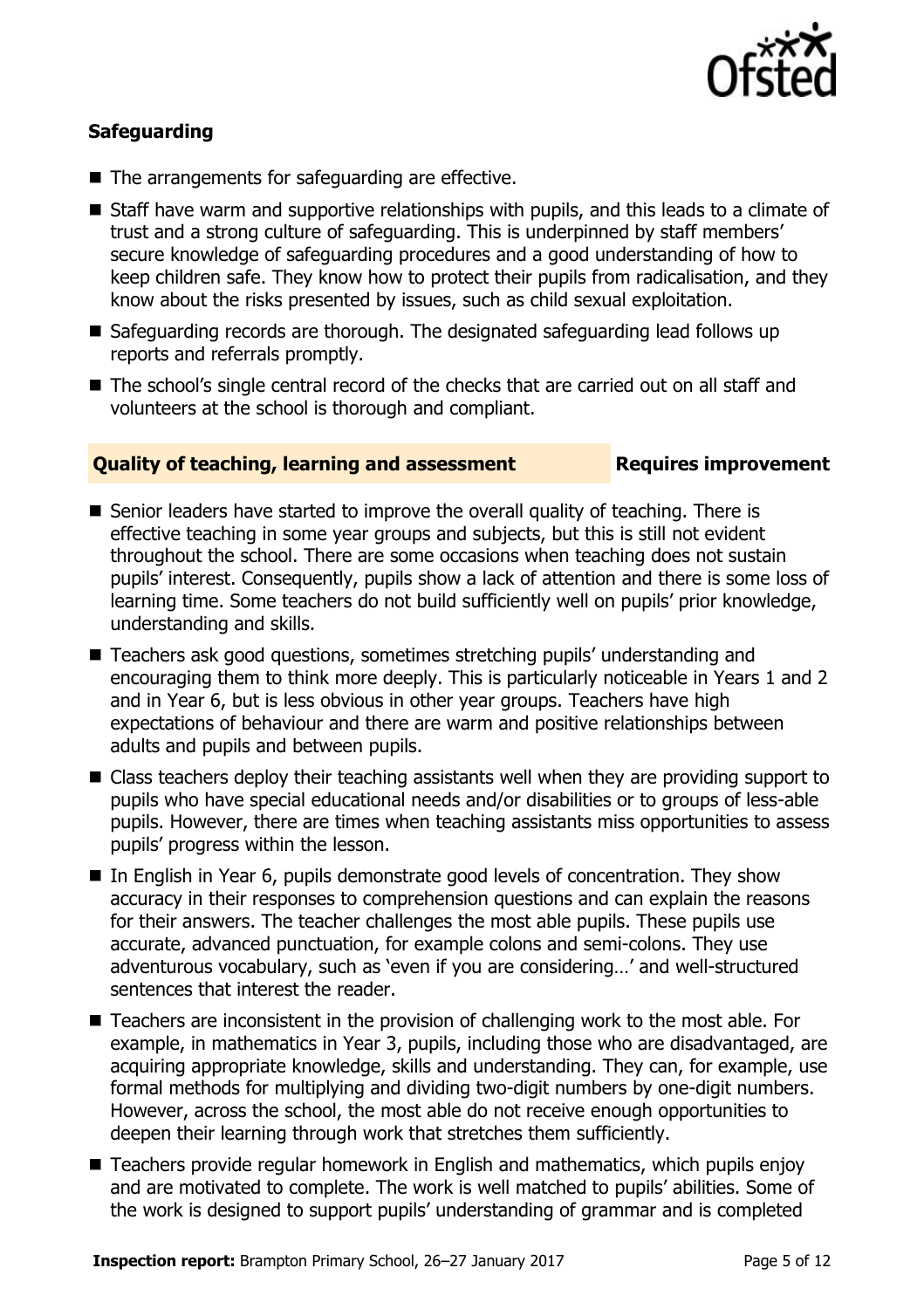

online. The programme allows teachers to analyse which questions pupils have found difficult, so they can support them and tell them how to improve.

- Teachers have secure subject knowledge and, for the majority of pupils, they build well on what pupils already know. They encourage positive attitudes and a determination to succeed, particularly among less-able pupils.
- Teachers give pupils opportunities to apply their English and mathematical knowledge across the curriculum. For example, pupils write about volcanoes, using some technical vocabulary in physical geography, and they use mathematics to record temperatures in science.

#### **Personal development, behaviour and welfare Good**

#### **Personal development and welfare**

- The school's work to promote pupils' personal development and welfare is good.
- **Pupils enjoy coming to school and they feel safe. They have a good awareness of** different forms of bullying, including racist issues. Pupils say bullying is infrequent, but that adults effectively deal with any aggressive incidents if they should occur. They also say that all children are welcome in their school, regardless of race, gender or background.
- Pupils benefit from a varied range of out-of-school activities and educational visits, but they say that they would like more visits. These all contribute well to pupils' spiritual, moral, social and cultural development.
- **Pupils know about the risks posed by the internet and have a good knowledge of how** to keep safe. They know that the school's computer systems have an efficient firewall and they understand that, for example, they should never reveal their password to anyone.

### **Behaviour**

- $\blacksquare$  The behaviour of pupils is good.
- **Pupils typically show positive attitudes in class and behave well. They show strong** social skills when they work collaboratively in lessons. There are a few occasions when small numbers may misbehave, but their teachers have good behaviour-management skills, and pupils respond quickly to reminders about the expectations of behaviour.
- **Pupils play well together on the playground, and they know that there is always an** adult nearby if they have a concern of any kind. They behave well as they move about the school and are polite and willing to greet trusted adults. Attendance is above average and is improving for disadvantaged pupils. This is because leaders have encouraged better attendance through regular communications from school to parents.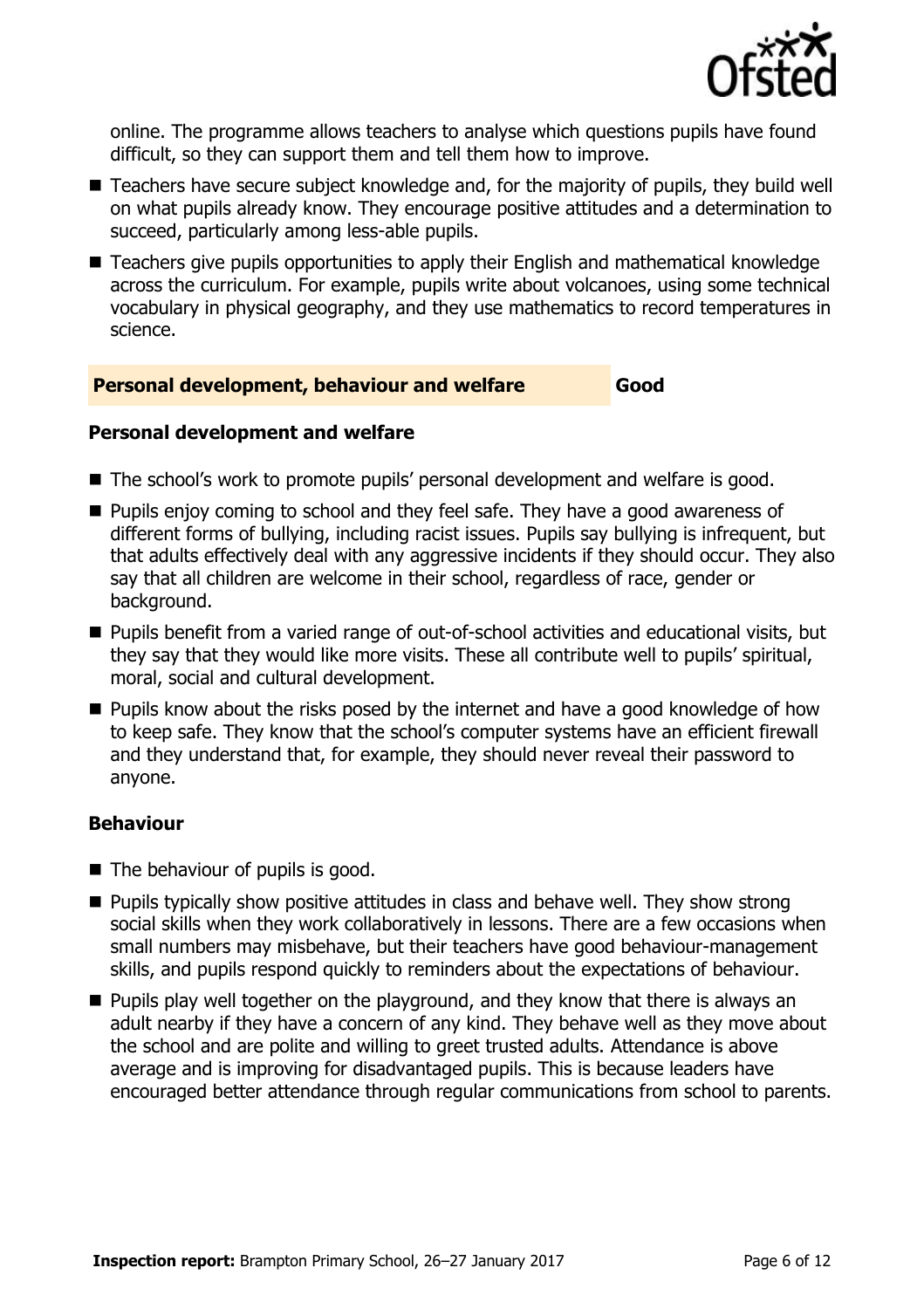

### **Outcomes for pupils Requires improvement**

- Pupils' achievement by the end of key stage 2 has not been good enough for three years. As a result, the school meets the definition of a coasting school. Leaders acknowledge that they have shown a lack of attention to maintaining a good standard of achievement for pupils, but the notification letter on coasting from the Department for Education has concentrated their minds.
- The most recently published assessment information indicates several weaknesses, notably in writing in key stage 2, and in reading, writing and mathematics in key stage 1. School leaders have recognised the areas for concern and have put strategies in place to secure improvements. Although there is evidence of accelerated progress in some of the current year groups, such as in Year 6 and in some Year 1 and Year 2 mixed classes, pupils do not make rapid progress across most year groups, especially in writing and mathematics.
- The most able pupils, including those who are disadvantaged, do not make rapid progress across most year groups. This is because the work that teachers set for them is inconsistent in its level of challenge. For example, in mathematics in Year 6, pupils tackle difficult questions on rotating and translating shapes and they must give explanations for their answers. In mathematics in Year 3, however, although pupils are acquiring the appropriate knowledge, skills and understanding, the most able do not do work that is more challenging than that given to other pupils.
- Leaders do not currently make the most effective use of the pupil premium funding. They recognise that published assessment information showed many unfavourable differences in achievement between disadvantaged pupils and others nationally. Consequently, they have revised the support they provide to this group to include more one-to-one tuition and more group sessions, where staff 'pre-teach' a concept before the pupils meet it in class. There is evidence of good progress in writing and mathematics in Year 6 and in writing in key stage 1 for these pupils, but it is not consistent across the school.
- Currently, most of the pupils who have special educational needs and/or disabilities make good progress. This is because the new special educational needs coordinator has improved the processes for identifying needs, and leaders have introduced new resources to provide support to pupils, such as an online reading programme.
- In key stage 1, the recently published assessment information showed that the proportion of pupils who achieved the expected standard in phonics in Year 1 has been close to, or better than, the national average for three years.
- The published assessment information for key stage 2 for 2016, showed that pupils, including those who are disadvantaged, had higher average attainment than expected for their age in reading and in mathematics. Girls' average attainment was also higher than the national average for girls in reading and mathematics.
- Pupils currently in the school read well for their age and ability. Most-able pupils read with a high degree of fluency and show that they understand what they are reading, inferring meaning from the text when needed. Less-able pupils use their knowledge of phonics well to help them read unfamiliar words.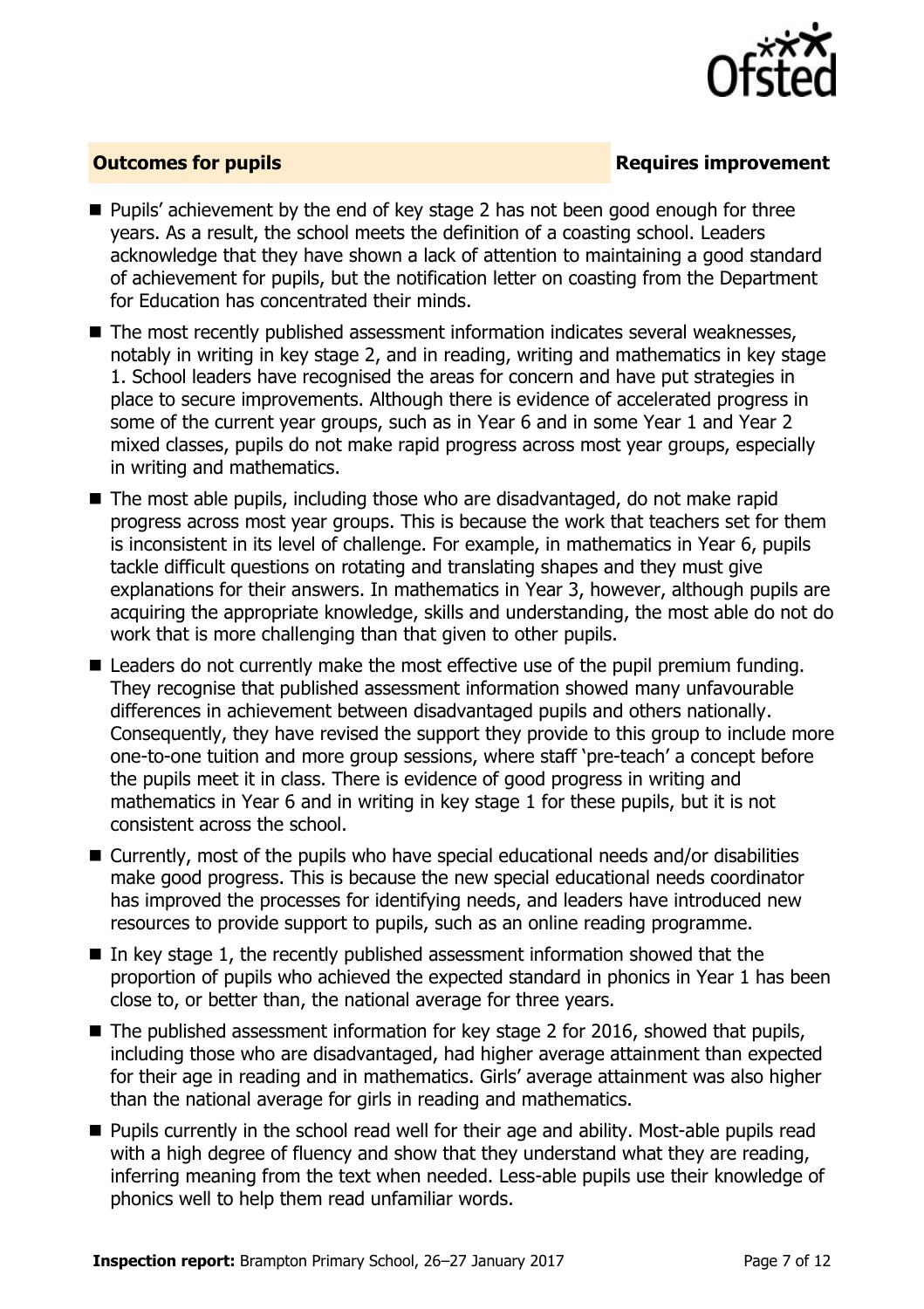

#### **Early years provision Good Good**

- Children come into the early years with knowledge and skills that are below those typical for their age. They make good progress in their time in the setting, and the proportion of children who achieve a good level of development has been improving over time. The proportion of children who achieved a good level of development in 2016 was above the national average. This means a large majority of children are well prepared for Year 1 by the end of the Reception Year.
- The quality of teaching in the early years is good, which leads to good progress for most children, including those who are disadvantaged. Teachers question children well and plan activities that stimulate them and keep their attention. For example, children enjoy mathematics work, in which they eagerly count in sequence to 10 and beyond, and complete simple additions, explaining how they have worked them out. Others use dice to create their own number sentences and calculate their answers using practical resources.
- Teachers are inconsistent in challenging the most able. In phonics in the Reception class, for example, teachers deliver appropriate lessons for the majority of children and they confidently segment and blend words and form letters correctly. However, mostable children finish their group work quickly, but teachers do not find ways of stretching them and deepening their understanding.
- The early years leader has a secure overview of the current issues facing the early years provision, such as further improving writing and speech and language. She has effective plans to meet children's needs and she makes good use of resources, including the pupil premium funding, to ensure good progress for disadvantaged children.
- Adults are kind, calm and caring and attend to the needs of children well. For their part, children show that they are safe by their good behaviour and positive relationships with staff. Safeguarding is effective because staff are knowledgeable about procedures and watch carefully for signs of issues that may be of concern. Children's social skills develop well, and they cooperate well and conversation flows freely as they play.
- There are positive relationships with parents, which help to promote security and consistency in children's lives. Parents contribute to initial assessments and attend workshops in phonics to help to develop an awareness of how to help their children learn to read. Transition arrangements into Nursery and Reception are effective and personalised to the needs of the children.
- The indoor environment is bright and well organised, with some attractive areas for children to take part in role play or to play in sand or water. However, staff do not promote reading well, because the book corner and library area are not set up in a way that effectively stimulate children's interest in books.
- At the time of the inspection there were no breaches to the welfare requirements.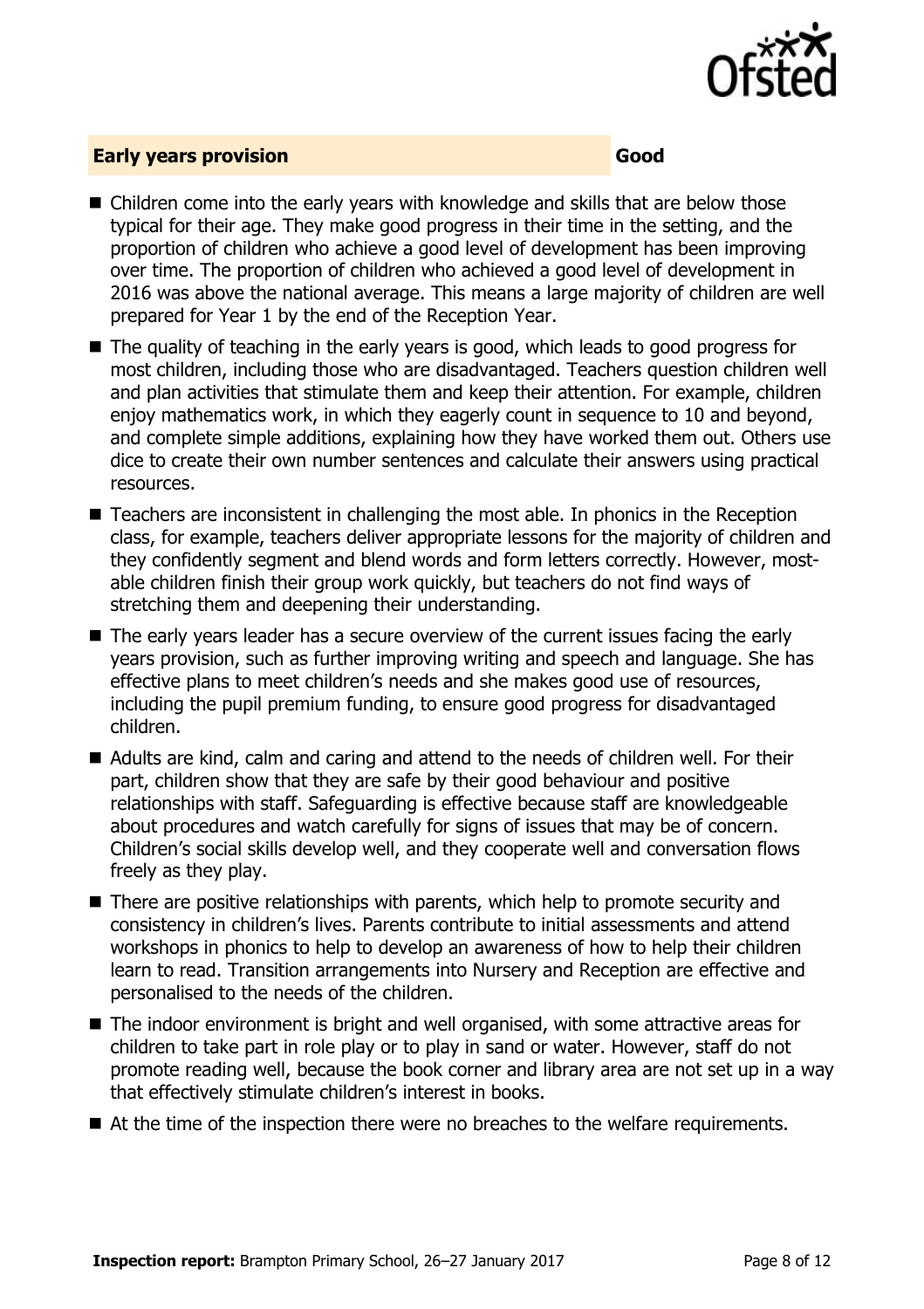

# **School details**

| Unique reference number | 112405   |
|-------------------------|----------|
| Local authority         | Cumbria  |
| Inspection number       | 10024385 |

This inspection was carried out under section 8 of the Education Act 2005. The inspection was also deemed a section 5 inspection under the same Act.

| Type of school                      | Primary                             |
|-------------------------------------|-------------------------------------|
| <b>School category</b>              | Foundation                          |
| Age range of pupils                 | 3 to 11                             |
| Gender of pupils                    | Mixed                               |
| Number of pupils on the school roll | 305                                 |
| Appropriate authority               | The governing body                  |
| Co-chairs                           | Rose Logie and Gillian Hodgson      |
| <b>Headteacher</b>                  | <b>Sally Geary</b>                  |
| Telephone number                    | 01697 742158                        |
| <b>Website</b>                      | www.bramptonprimaryschool.co.uk     |
| <b>Email address</b>                | sally.geary@brampton.cumbria.sch.uk |
| Date of previous inspection         | 19-20 September 2012                |

#### **Information about this school**

- The school meets requirements on the publication of specified information on its website.
- $\blacksquare$  The school is a larger than average size primary school.
- The proportion of pupils who receive support in school for their special educational needs and/or disabilities is above the national average. The proportion of pupils who have an education, health and care plan or a statement of special educational needs and/or disabilities is above the national average.
- The proportion of pupils who are supported through pupil premium funding is below the national average.
- The proportion of pupils from minority ethnic groups is below the national average, as is the proportion of pupils who speak English as an additional language.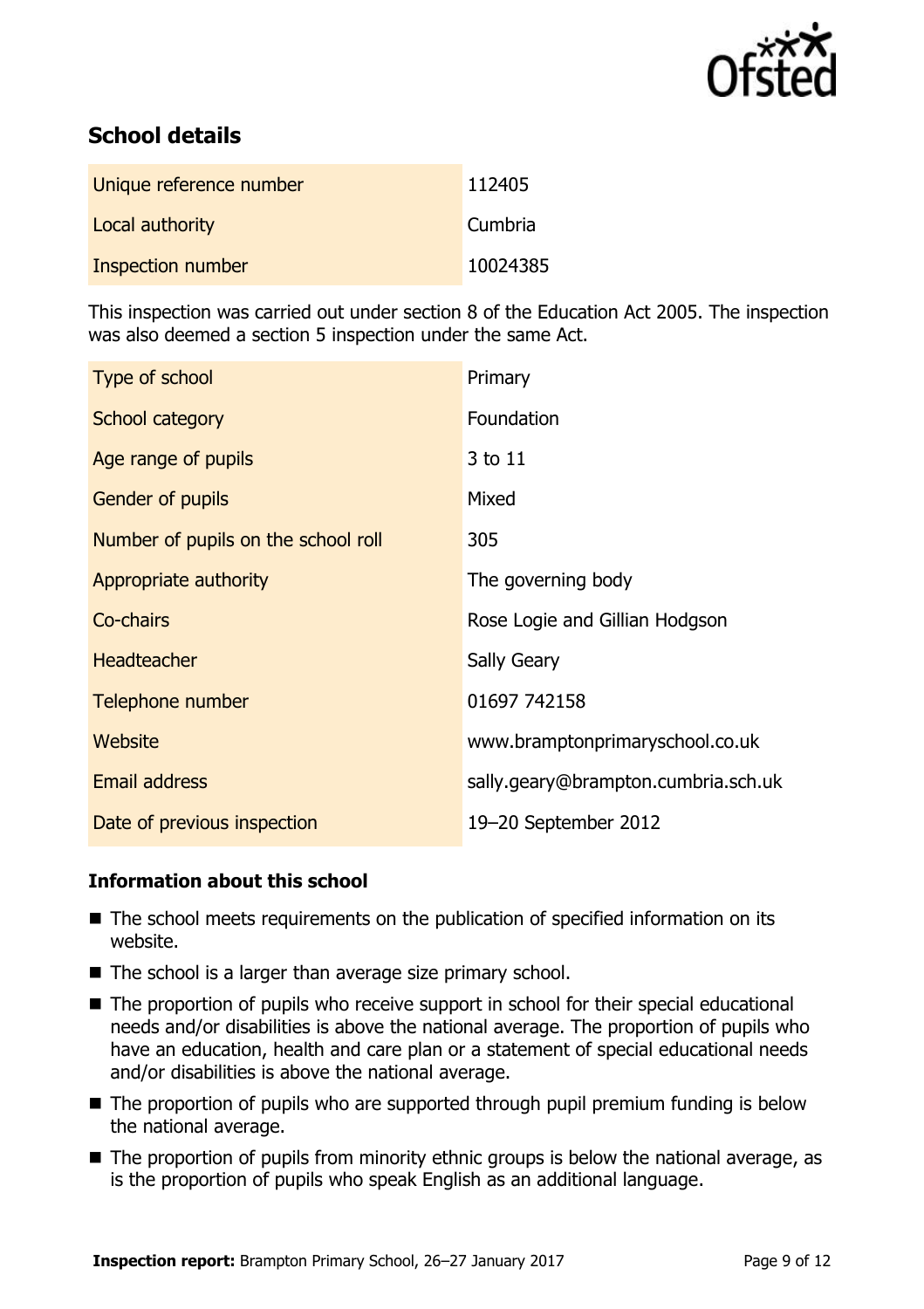

- The Department for Education has recently sent a letter to the co-chairs of the governing body to inform them that this is a coasting school.
- The school meets the government's floor standards, which set the minimum expectations for pupils' attainment and progress.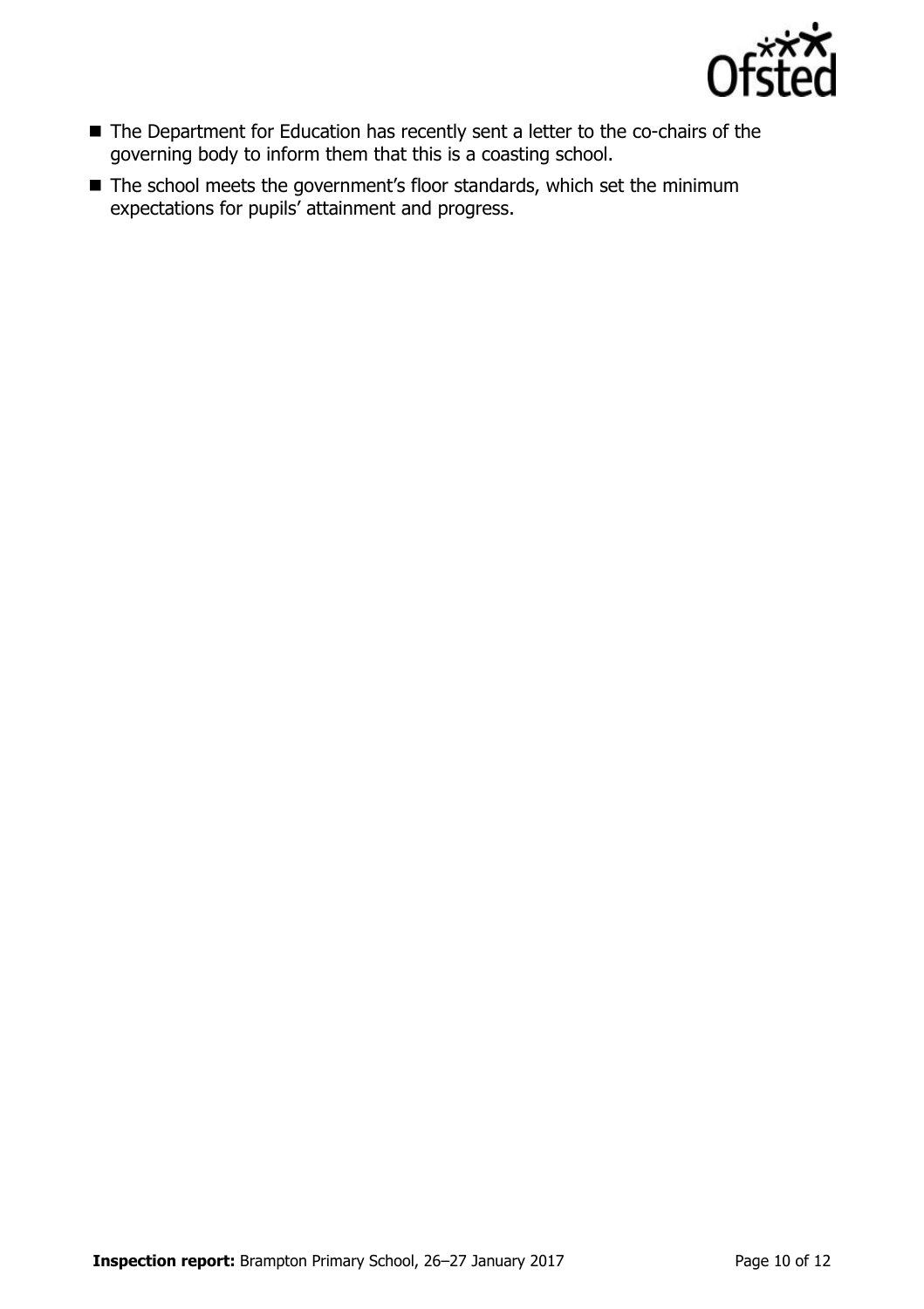

# **Information about this inspection**

- Inspectors carried out observations of learning in all classes. The lead inspector carried out a series of short visits to classes jointly with the headteacher on the first day of the inspection. In addition, the headteacher was present at inspector team meetings.
- A range of documentation was scrutinised, including the school's self-evaluation summary, action plans for school improvement, records of the monitoring and evaluation of teaching and learning, minutes of meetings of the governing body, behaviour logs and records connected with the safeguarding of children.
- Inspectors had discussions with various stakeholders, including the headteacher and other senior leaders, other members of staff, governors, a representative from the local authority and pupils. They also had informal conversations with parents.
- Inspectors listened to pupils read and analysed pupils' writing and mathematics, as well as their work in other subjects. They also looked at the work of children in the early years.
- Inspectors evaluated 26 responses received through Parent View (Ofsted's online survey), 18 responses to the online staff survey and 44 responses to the pupils' online survey.

#### **Inspection team**

| Mark Quinn, lead inspector | Her Majesty's Inspector |
|----------------------------|-------------------------|
| <b>Stephen Rigby</b>       | Ofsted Inspector        |
| Jane Austin                | Ofsted Inspector        |
| Sheila Iwaskow             | Her Majesty's Inspector |